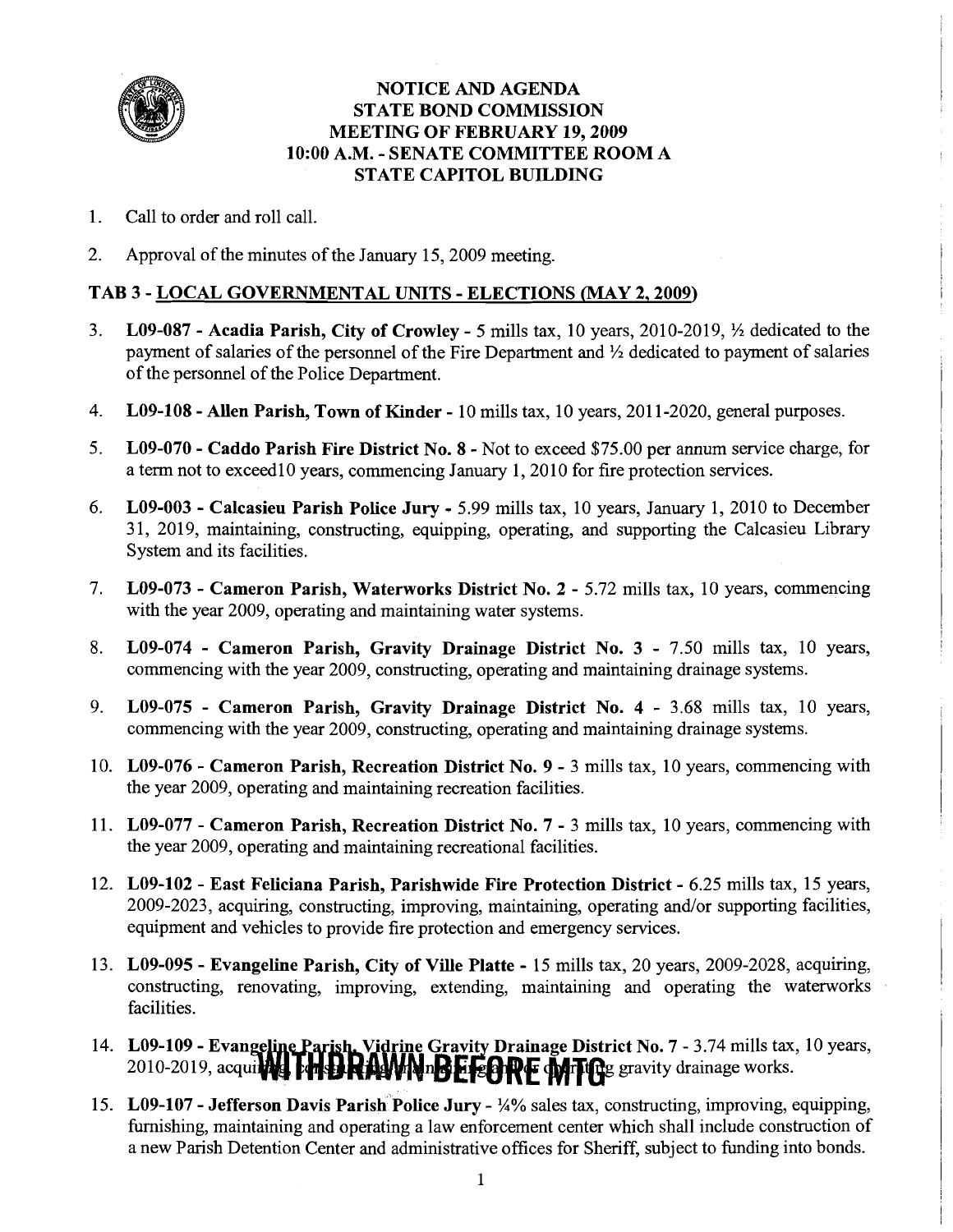- 16. **L09-068 Jefferson Parish, City of Westwego**  7 mills tax, 10 years, beginning in 2009, maintaining and operating the ambulance service for the city, including the acquisition of the necessary equipment and facilities.
- 17. **L09-084 Lafourche Parish School Board, Consolidated School District No. 1**  (1) 7.49 mills tax, 10 years, 2011-2020, acquiring, constructing, improving, maintaining and operating school buildings (including paying the cost of operating and maintaining air-conditioning facilities) and the providing of funds to cover the depreciation; (2) 7.49 mill tax, 10 years, 2010-2019, giving additional support to public schools and (3) 7.49 mill tax, 10 years, 2010-2019, providing funds for the payment of salaries of teachers and all other employees.
- 18. **L09-083 Plaquemines Parish School Board, School District No. 1**  (1) 7.5 mills tax, 10 years, 201 1-2020, giving continuing support to the public schools of the District, in particular for salaries and benefits for all teachers and employees of the school system; (2) 1 mill tax, 10 years, 2011-2020, giving continuing support to the public schools of the District, in particular for acquiring, improving and maintaining technology throughout the school system; (3) 1 mill tax, 10 years, 2011 -2020, giving continuing support to the public schools of the District, in particular for acquiring, constructing, improving, maintaining and operating capital improvements throughout the school system including air conditioning; (4) 1.7 mills tax, 10 years, 2013-2022, giving continuing support to the public schools of the District, for the payment of health benefits for teachers and employees of the school system; (5) 2.4 mills tax, 10 years, 2014-2023, providing funds for the payment of salaries of teachers and all other employees and (6) 4.78 mills tax, 10 years, 2014-2023, maintaining and operating schools and school related facilities.
- 19. **L09-104 Plaquemines Parish Law Enforcement District**  6.24 mills tax, 20 years, 2012-2031, providing continued funding.
- 20. **L09-111 Pointe Coupee Parish School Board, Pointe Coupee Parish School District**  11.96 mills tax, 10 years, 2011-2020, giving additional support for the maintenance and operation of the public elementary and secondary schools.
- 21. **L09-049 Rapides Parish Police Jury, Fire protection District No. 2, Service Area No. 1**  16.31 mills tax, 10 years, 2011-2020, acquiring, constructing, improving, maintaining and operating fire protection facilities and equipment and acquiring fire trucks and other fire fighting equipment.

 $\mathbf{i}$  $\frac{1}{4}$ 

- 22. **L09-106 St. Martin Parish Water and Sewer Commission No. 1**  5 mills tax, 10 years, 2010- 2019, improving, extending, maintaining and operating the sewers and sewage disposal works of the Commission.
- 23. **L09-105 St. Mary Parish, Fire Protection District No. 3**  10 mills tax, 10 years, 2010-2019, acquiring, constructing, improving, maintaining and operating fire protection facilities and equipment, and all purposes incidental.
- 24. **L09-110 St. Mary Consolidated Gravity Drainage District No. 2**  Not exceeding \$6,320,000 General Obligation Bonds, not exceeding 7%, not exceeding 20 years, constructing and improving the gravity and forced drainage works and acquiring the necessary lands, equipment and machnery therefore, with the bond proceeds to be first used to construct levee improvements and enhancements that will meet the FEMA and Corps of Engineers' required criteria for certification of levees for flood and coastal surge protection.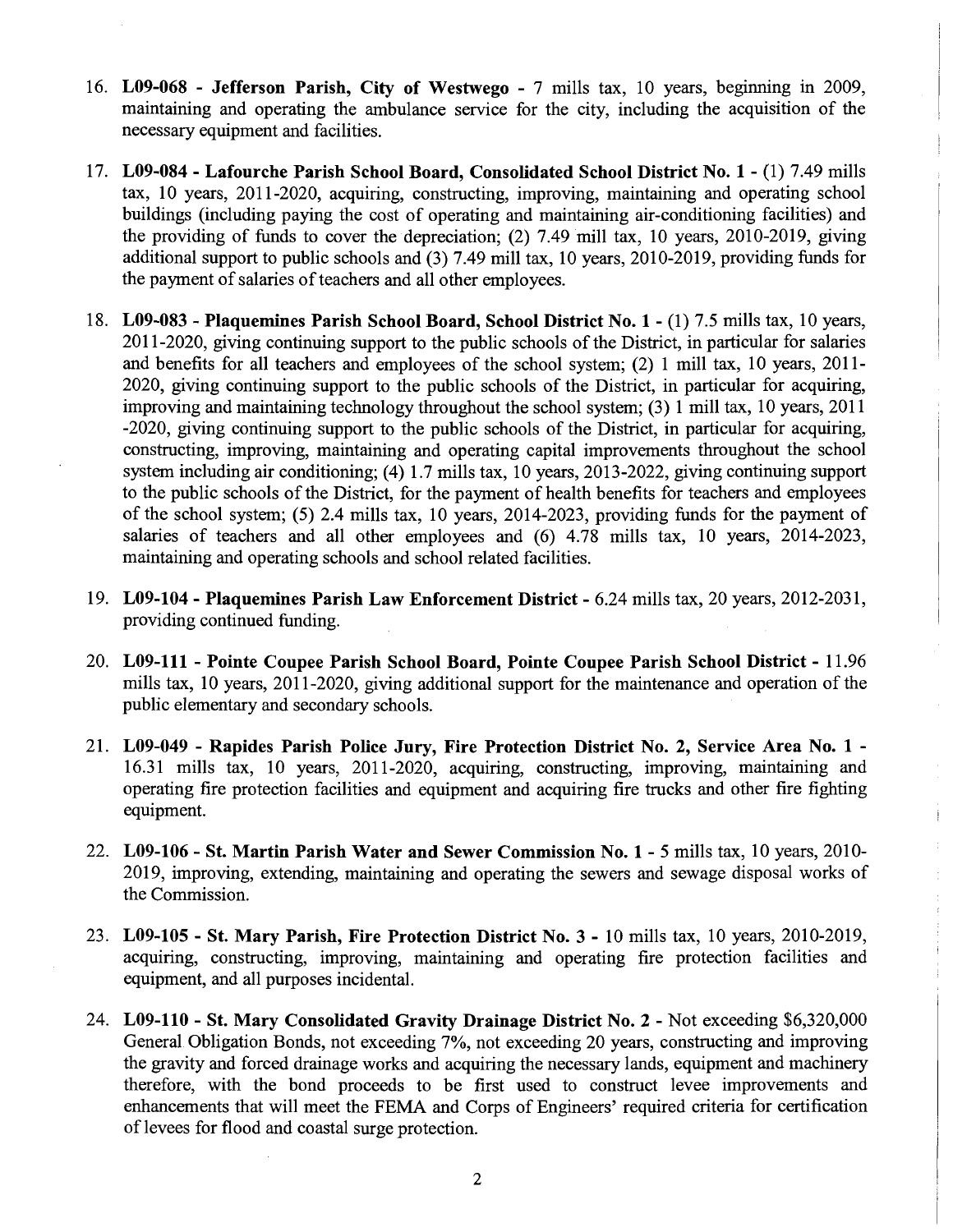- 25. **L09-103 St. Tammany Parish, Recreation District No. 2**  3 mills tax, 10 years, 2009-2018, acquiring, constructing, improving, maintaining and operating parks, playgrounds, recreation centers and other recreational facilities, together with the necessary furnishings and equipment.
- 26. **L09-081 Tangipahoa Parish, City of Ponchatoula**  10 mills, 10 years, beginning with the year 2010 and ending with the year 2019, with the revenues of said tax to be allocated as follows: (i) 60% for paying police department salaries; (ii) 20% for paying fire department salaries; and (iii) 20% for purchasing equipment for the police and fire departments.
- 27. **L09-119 Vermilion Parish School Board**  %% sales tax, increasing the salaries and benefits of school employees.

# **TAB 4** - **LOCAL POLITICAL SUBDIVISIONS** - **LOANS**

- 28. **L09-066 Avoyelles Parish, Hospital Service District No. 1**  Not exceeding \$1,000,000 Certificates of Indebtedness, not exceeding 6%, maturing on or before March 1, 2010, paying current expenses.
- 29. **L09-093 Avoyelles Parish, Town of Cottonport**  Approval of a previously executed loan in the amount of \$250,000 and the borrowing of not exceeding \$60,000 Certificates of Indebtedness to pay the remaining balance of the previously executed loan, not exceeding 8%, not exceeding 10 years, with all monies used for purchasing, acquiring, improving and maintaining sidewalks and public rights of way.
- 30. **L09-100 Caddo Parish School Board**  Not exceeding \$3,500,000 Certificates of Indebtedness (Taxable QZAB), not exceeding 1.25%, not exceeding 5 years, rehabilitating or repairing schools and school related facilities, purchasing equipment and developing course materials for education to be provided at the Qualified Zone Academy.
- 31. **L09-090 Calcasieu Parish, City of Westlake**  Not exceeding \$5,000,000 Excess Revenue Certificates of Indebtedness, not exceeding 6%, to be repaid over 10 years, paying a portion of the cost of construction of critical infrastructure improvements.
- 32. **L09-101 Calcasieu Parish, Lake Charles Harbor and Terminal District**  \$166,600 Certificates of Indebtedness, JP Morgan Chase & Co. Prime Rate plus 3% per annum, provided the rate shall not be less than 7% nor more than 15%, maturing March 1, 2010-2016, purchasing a parcel of land.
- 33. **L09-098 Catahoula Parish, Town of Jonesville**  Not exceeding \$600,000 Excess Revenue Loan, not exceeding 8%, not exceeding 72 months, current expenses.
- 34. **L09-089 Evangeline Parish, Fire Protection District No. 2**  \$168,000 Certificates of Indebtedness, at a rate of 3.6%, maturing March 1, 2016, acquiring and equipping a fire truck.
- 35. **L09-097 Lafayette Parish, City of Carencro**  Not exceeding \$1,500,000 Certificates of Indebtedness, not exceeding 6%, not exceeding 20 years, constructing and acquiring improvements to the Issuer's Utilities System, including the necessary equipment and furnishings therefor.
- 36. **L09-058 St. Helena, Hospital Service District No. 1**  Not exceeding \$2,100,000 Certificates of Indebtedness, not exceeding 6%, to be paid on or before March 1, 2010, paying current expenses.
- 37. **L09-092 St. Landry Parish Council**  Not exceeding \$140,000 Certificates of Indebtedness, not exceeding 8%, not exceeding 10 years, purchasing, acquiring, improving and maintaining immovable property, namely, former Delta Grand Theatre.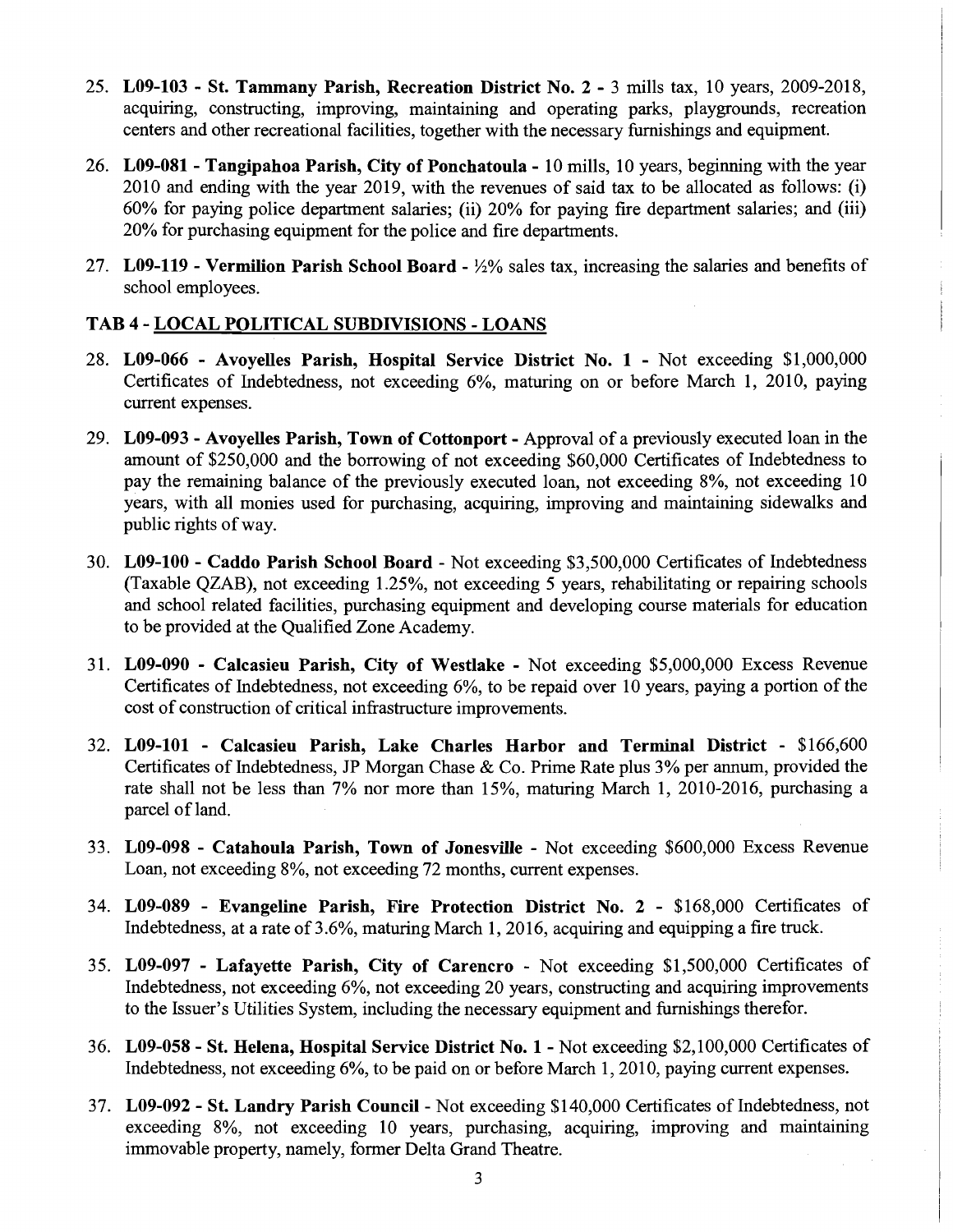- 38. L09-052 St. Tammany Parish, Fire Protection District No. 11 Not exceeding \$100,000 Certificates of Indebtedness, not exceeding 6%, maturing on or before July 15, 2009, paying the cost of current operations.
- 39. L09-071 St. Tammany Parish, Recreation District No. 6 Not exceeding \$1 1 1,000 Certificates of Indebtedness, not exceeding 6%, maturing on or before June 30,2009, paying the cost of current operations.
- 40. L09-078 St. Tammany Parish, Recreation District No. 1 Not exceeding \$1,200,000 Revenue Anticipation Note, not exceeding 5%, maturing on or before June 15, 2009, paying the cost of current operations.
- 41. L09-080 St. Tammany Parish, Recreation District No. 11 Not exceeding \$40,000 Revenue Anticipation Notes, not exceeding 5%, to be repaid on or before May 15, 2009, paying the cost of current operations.
- 42. L09-079 Vermilion Parish, Hospital Service District No. 2 Not exceeding \$2,500,000 Revenue Anticipation Note, not exceeding 2.75%, maturing on or before March 1, 2010, paying cost of current expenses.
- 43. L09-069 West Carroll Parish Fire District No. 2 \$125,000 Certificates of Indebtedness, not exceeding 6%, not exceeding 7 years, to acquire a fire truck and other fire fighting equipment.

#### TAB4-LOCAL POLITICAL SUBDIVISIONS - LOANS (COMMUNITY DISASTER PROGRAM

- 44. L09-113 Cameron Parish School Board Not exceeding \$5,000,000 Revenue Anticipation Notes (CDL Program), not exceeding 8%, not exceeding 5 years, current operations.
- 45. L09-116 Iberia and Vermilion Parishes, Town of Delcambre Not exceeding \$283,447 Revenue Anticipation Notes (CDL Program), not exceeding 8%, not exceeding 5 years, current operations.
- 46. L09-117 Jefferson Parish, Town of Jean Lafitte Not exceeding \$279,063 Revenue Anticipation Notes (CDL Program), not exceeding 8%, not exceeding 5 years, current operations.
- 47. L09-115 Lafourche Parish, Hospital District No. 1 Not exceeding \$2,621,457 Revenue Anticipation Notes (CDL Program), not exceeding 8%, not exceeding 5 years, current operations.
- 48. L09-114 St. Bernard Parish Council Not exceeding \$5,000,000 Revenue Anticipation Notes (CDL Program), not exceeding 8%, not exceeding 5 years, current operations.

## TAB 5 - LOCAL POLITICAL SUBDIVISIONS - BONDS - PRELIMINARY APPROVAL

- 49. L09-091- Jefferson Davis Parish, Central Waterworks District Notice of intention to issue not exceeding \$750,000 Water Revenue Bonds, not exceeding 7%, maturing not exceeding 20 years, proceed with development of a project for acquisition and establishment of additions to and improvements of the waterworks system.
- 50. L09-065 Lafourche Parish, City of Thibodaux Notice of Intention to issue not exceeding \$8,000,000 Water Revenue Bonds, not exceeding 8%, maturing no later than 22 years from their date of issuance, providing funds to construct and acquire improvements and extensions to the waterworks system, including all appurtenant equipment, accessories and properties, both personal and real.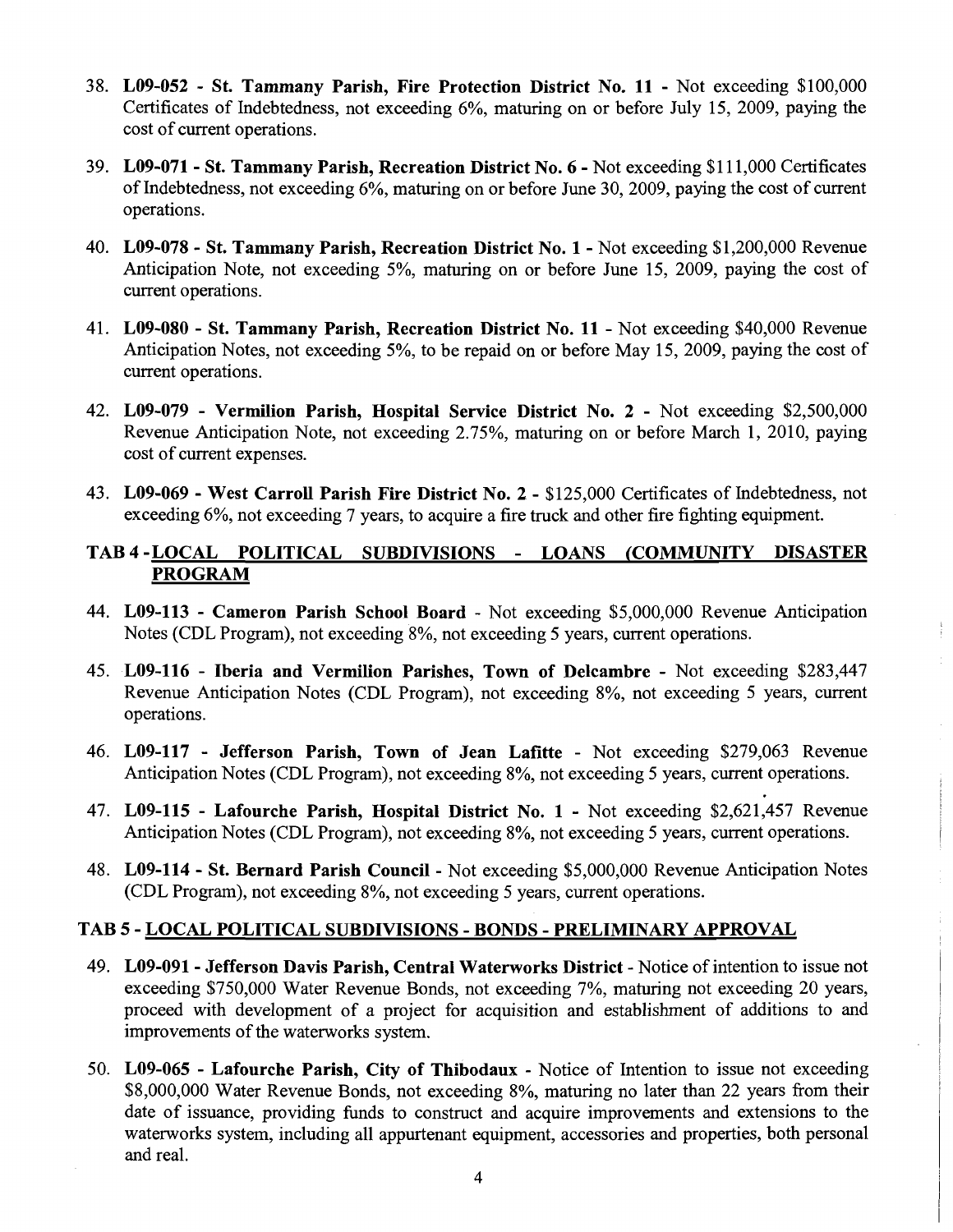51. **L09-088** - **Pointe Coupee Parish, Town of Livonia** - Notice of Intention to issue not exceeding \$3,700,000 Sewer Revenue Bonds, not exceeding 5%, not exceeding 40 years, constructing and acquiring a sewerage system, including appurtenant equipment, accessories and properties, both personal and real, a work of public improvement.

#### **TAB 5** - **LOCAL POLITICAL SUBDIVISIONS** - **BONDS** - **FINAL APPROVAL**

- 52. **L09-085 Tberville Parish Council**  Not exceeding \$8,970,000 Sales Tax Bonds, not exceeding 6%, maturing no later than February 1, 2024, constructing and improving public roads, highways and bridges (including incidental road drainage), and acquiring necessary equipment therefore, title to which shall be in the public.
- 53. **L09-072 Lafayette Parish, City of Youngsville**  Not exceeding \$600,000 Water Revenue Bonds, not exceeding 6%, maturing May 1, 2010-2024, constructing and acquiring extensions and improvements to the waterworks plant and distribution system of the Issuer, including the necessary equipment and appurtenances.
- 54. **L09-082 Lafayette Parish, City of Youngsville**  Not exceeding \$5,000,000 Sales Tax Bonds, not exceeding 6.50%, maturing on May 1 of the years 2010-2029; constructing and improving public streets and roads within the Issuer, including the necessary drainage facilities.
- 55. **L09-086 St. Charles Parish Law Enforcement District**  Not exceeding \$7,000,000 Limited Tax Revenue Bonds, not exceeding 6%, maturing over a period not exceeding 10 years, purchasing, building, acquiring and improving law enforcement facilities, including equipment and furnishings.
- 56. **L09-063 Washington Parish Hospital Service District No. 1**  Not exceeding \$1,500,000 General Obligation Refunding Bonds, interest rate not exceeding 3.5%, having a final maturity date of April 1,2014, currently refunding General Obligation Bonds, Series 1999.

## **TAB 5** - **LOCAL POLITICAL SUBDIVISIONS** - **OTHER**

57. **L09-096** - **Concordia Parish, Town of Ferriday** - Not exceeding \$2,300,000 Lease Purchase Agreement, not exceeding 6.5%, maturing over a period of 20 years, provide financing for the Water Infrastructure Improvement Contract between the Town and Triton Water Technologies, Inc. for the purchase and installation of automated water meters capable of transmitting data regarding water usage, make improvements to the Town's water tanks and install other utility metering equipment.

## **TAB 8 -INDUSTRIAL DEVELOPMENT BOARD** - **PRELIMINARY APPROVAL** - **GO ZONE BONDS**

58. **L09-057** - **Industrial Development Board of the City of New Orleans, Louisiana Inc. (Poydras Properties Hotel Holdings, Co., LLC Project)** - Not exceeding \$225,000,000 Revenue Bonds, renovation and expansion of the Hyatt Regency hotel at 500 Poydras Plaza, in the City of New Orleans.

## **TAB 9 -PUBLIC TRUSTS** - **PRELIMINARY APPROVAL AND/OR NOTICE OF SALE** - **GO ZONE BONDS**

59. **S09-009** - **Louisiana Public Facilities Authority (The Powell Group, LLC Project)** - Not exceeding \$25,000,000 Gulf Opportunity Zone Revenue Bonds, constructing, acquiring, installing and equipping of (i) an expansion to the existing rough rice and clean rice facility of Farmer's Rice Milling Company, Inc., a wholly-owned subsidiary of the Company, in Calcasieu Parish and (ii) a replacement and rebuilding of an existing facility which turns rice hulls into electric power, of Agrilectric Power Partners, Inc., a wholly owned subsidiary of the company, in Calcasieu Parish. *(Hurricane Ike)*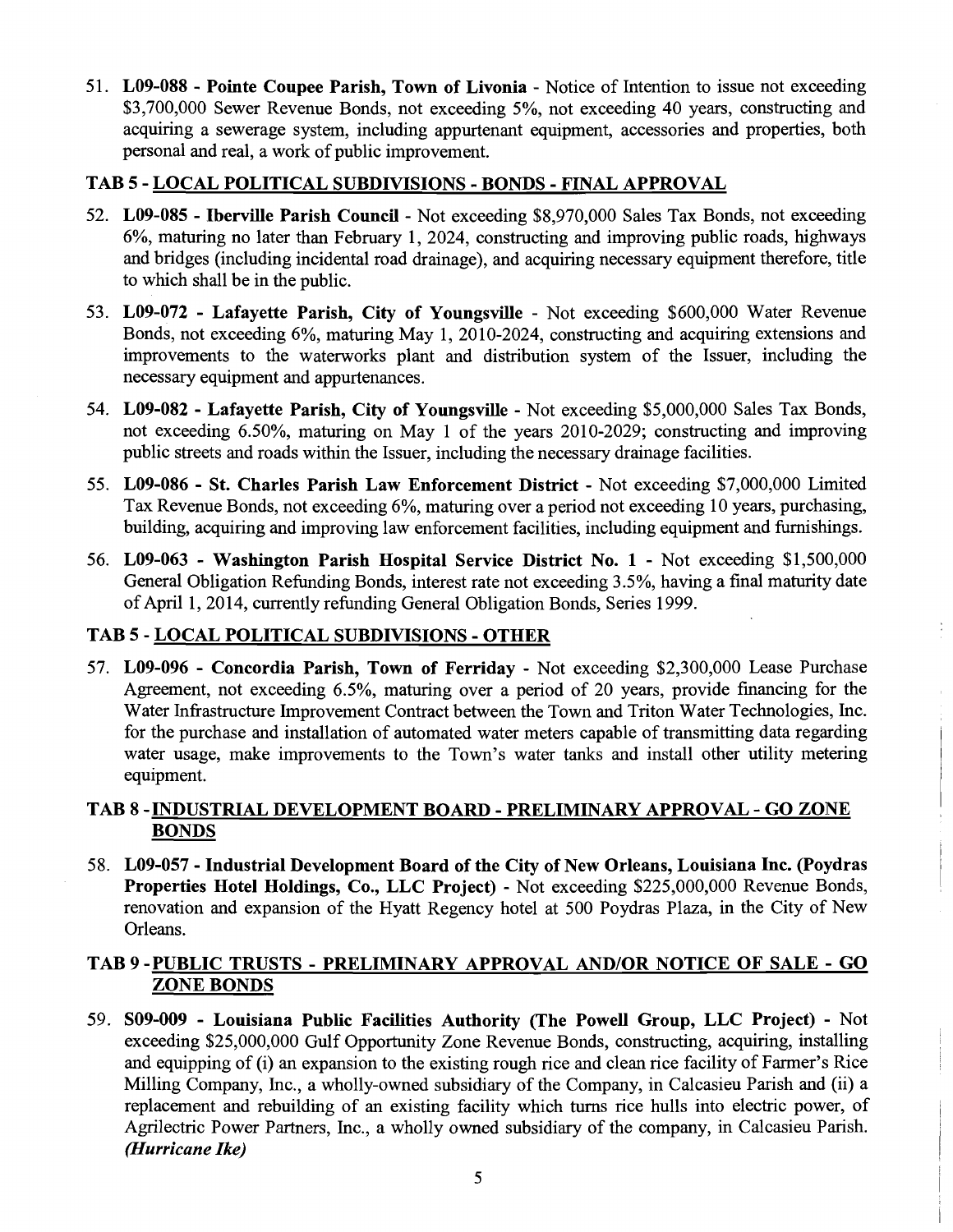## TAB 9 - PUBLIC TRUSTS - FINAL APPROVAL AND/OR SALE

60. SOS-021C - Rapides Finance Authority (Louisiana College Project) - Not exceeding \$3,500,000 Revenue Bonds, not exceeding 4.89%, maturity not exceeding 25 years, providing funds to (i) acquire, construct and install certain capital improvements throughout the College, including, but not limited to, athletic facilities, information technology and dormitory improvements, (ii) fund a debt service reserve fund, if required by the purchasers of the Bonds.

#### TAB 10 - RATIFICATIONS AND/OR AMENDMENTS TO PRIOR APPROVALS

- 61. L06-453A Ouachita Parish, City of Monroe Amendment of prior approval granted on September 21, 2006 meeting to reflect change in the costs of issuance.
- 62. L07-393B Calcasieu Parish School Board, School District No. 23 Amendment of a prior approval granted on December 18, 2008 to reflect a change in the costs of issuance and professionals.
- 63. L07-394B Calcasieu Parish School Board, School District No. 30 Amendment of a prior approval granted on December 18, 2008 to reflect a change in the costs of issuance and professionals.
- 64. LOS-090A Livingston Parish, Lakeside Estates Community Development District Amendment of a prior approval granted on March 20, 2008 to reflect a change in the costs of issuance and professionals.
- 65. LOS-157A Bossier Parish, City of Bossier City Amendment of a prior approval granted on May 15, 2008 to reflect a change in the costs of issuance.

i.

- 66. L09-047A St. Tammany Parish, Fire Protection District No. 4 Amendment of a prior approval granted on January 15, 2009 to reflect a change in maturity date fiom March 1, 2009 to May 15,2009.
- 67. L09-048A St. Tammany Parish, Fire Protection District No. 2 Amendment of a prior approval granted on January 15, 2009 to reflect a change in maturity date fiom March 1, 2009 to May 15,2009.
- 68. S07-039A Louisiana Offshore Terminal Authority (LOOP LLC Project) Amendment of a <sup>1</sup> prior approval granted on May 17,2007 to reflect change in costs of issuance.
- 69. S07-045B Lafayette Public Trust Financing Authority (Ragin Cajuns Facilities, Inc. Project) - Amendment of a prior approval granted on September 18,2008 to reflect a change in the costs of issuance.
- 70. S07-096E Louisiana Housing Finance Agency (Home Ownership Program) Amendment of t a change in the costs of issuance and professional
- 71. S07-130D Louisiana Public Facilities Authority (Drinking Water Revolving Loan Fund <sup>I</sup> Match Project) - Ratification of a prior approval granted on December 18,2008 to reflect approval of the costs of issuance.